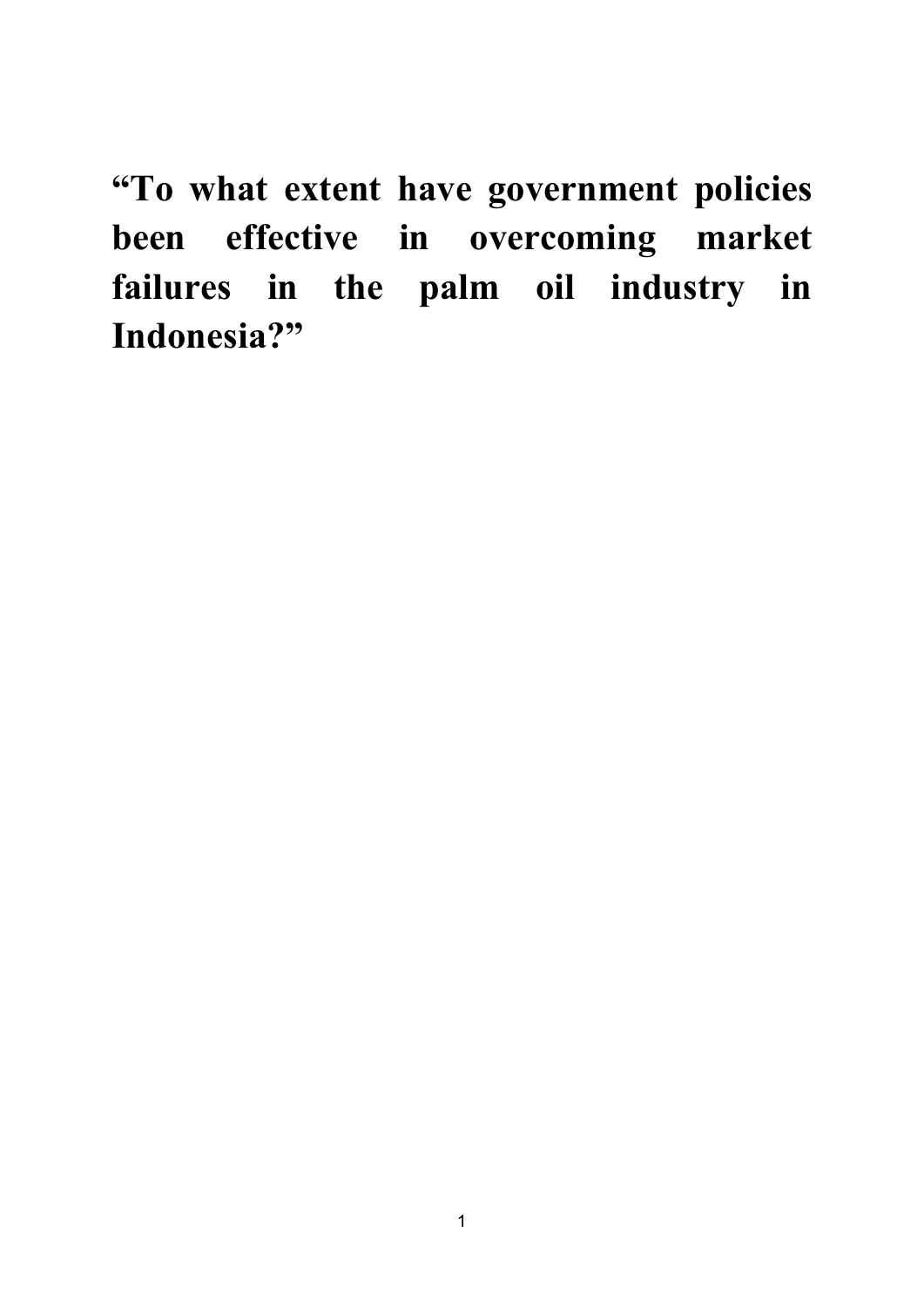## **Table of contents**

| Theory   |  |
|----------|--|
|          |  |
|          |  |
| Analysis |  |
|          |  |
|          |  |
|          |  |
|          |  |
|          |  |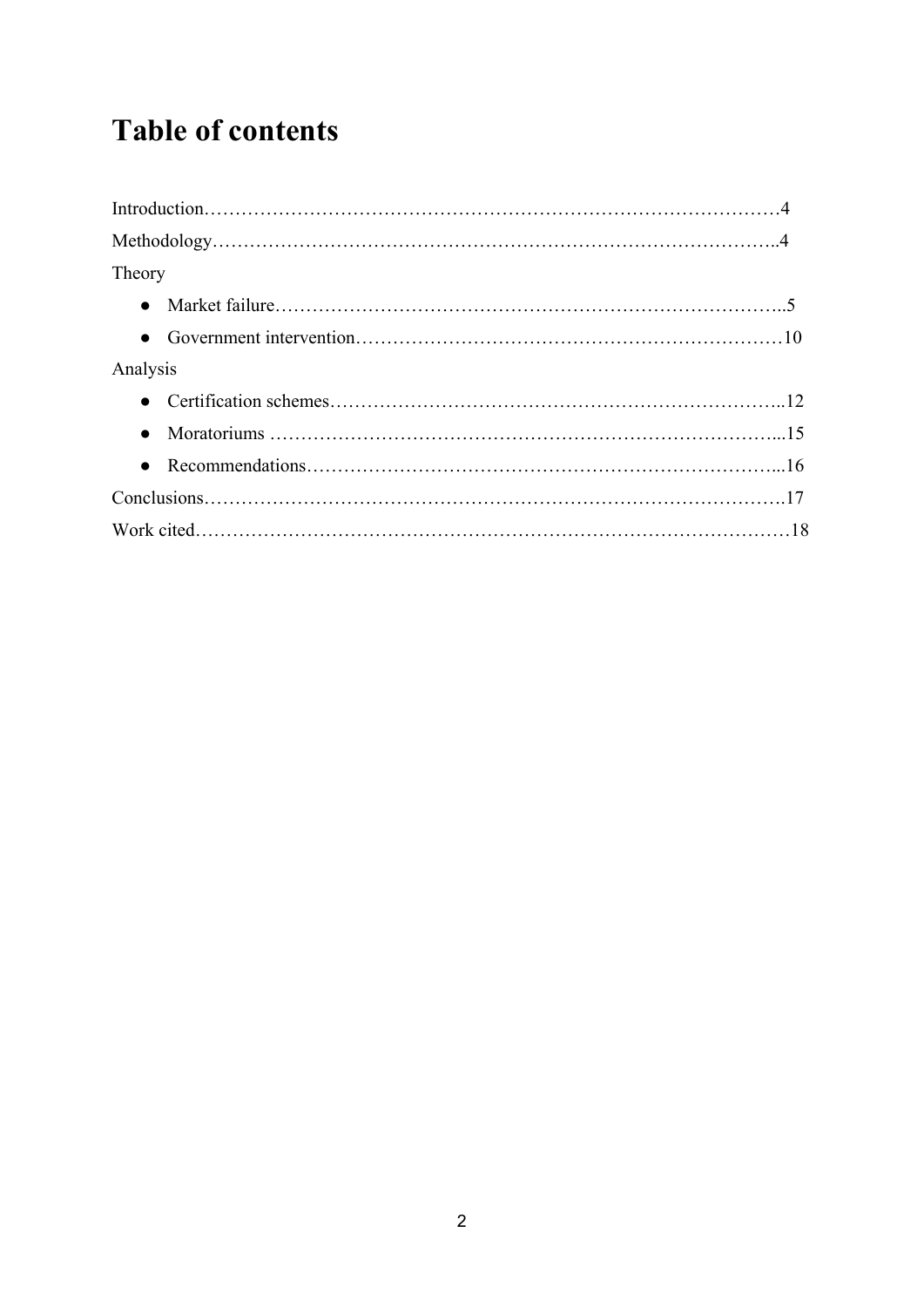## **Introduction**

Indonesia is the world's largest producer of palm oil. In 2016, it produced 32 million tons of crude palm oil, providing half of the commodity worldwide. Palm oil plantations in the country have expanded to the islands of Sumatra, Borneo, Sulawesi and Papua over the past decade, covering an area of approximately 11.8 million hectares ("Palm oil", n.p.). Palm oil is found in many products, such as "food, cosmetics, detergents, plastics, industrial chemicals and biofuels" (Petrenko et. al). Due to the "high yield, low cost of production and stability of palm oil", the government continues to promote the expansion of palm oil plantations (Petrenko et. al). The "industry directly employs 7.5 million" Indonesians (Sung). Population growth has also heightened global production of this vegetable oil.

Given the limited land area for agriculture, palm oil plantations can pose a serious threat to the environment over time by expanding to "cropland, secondary forests already logged for timber, and native tropical forests" (Petrenko et. al). This creates problems such as deforestation, air pollution, loss of endangered species, and climate change, which has negative effects on human health and welfare. In response to the negative externalities, the Indonesian government has intervened and introduced policies such as the palm oil certification schemes and moratoriums.

By evaluating the impact of Indonesia's palm oil policies on the negative externalities like pollution and deforestation, solutions to control palm oil production could possibly be derived. Furthermore, sustainable palm oil production is becoming more important because of the world's increasingly scarce resources. Since palm oil production mostly occurs in the world's most biodiverse regions, such as Indonesia and other Southeast Asian countries, it is crucial for the government to tackle the environmental and social impacts of the palm oil industry. This makes the investigation of Indonesia's existing policies on palm oil production a worthwhile endeavour and leads to the research question that will explored in this extended essay, **"To what extent have government policies been effective in overcoming market failures in the palm oil industry in Indonesia?"** 

The research question will be answered using the economic theories of market failure and negative externalities of production. This will help determine the effectiveness of the policies